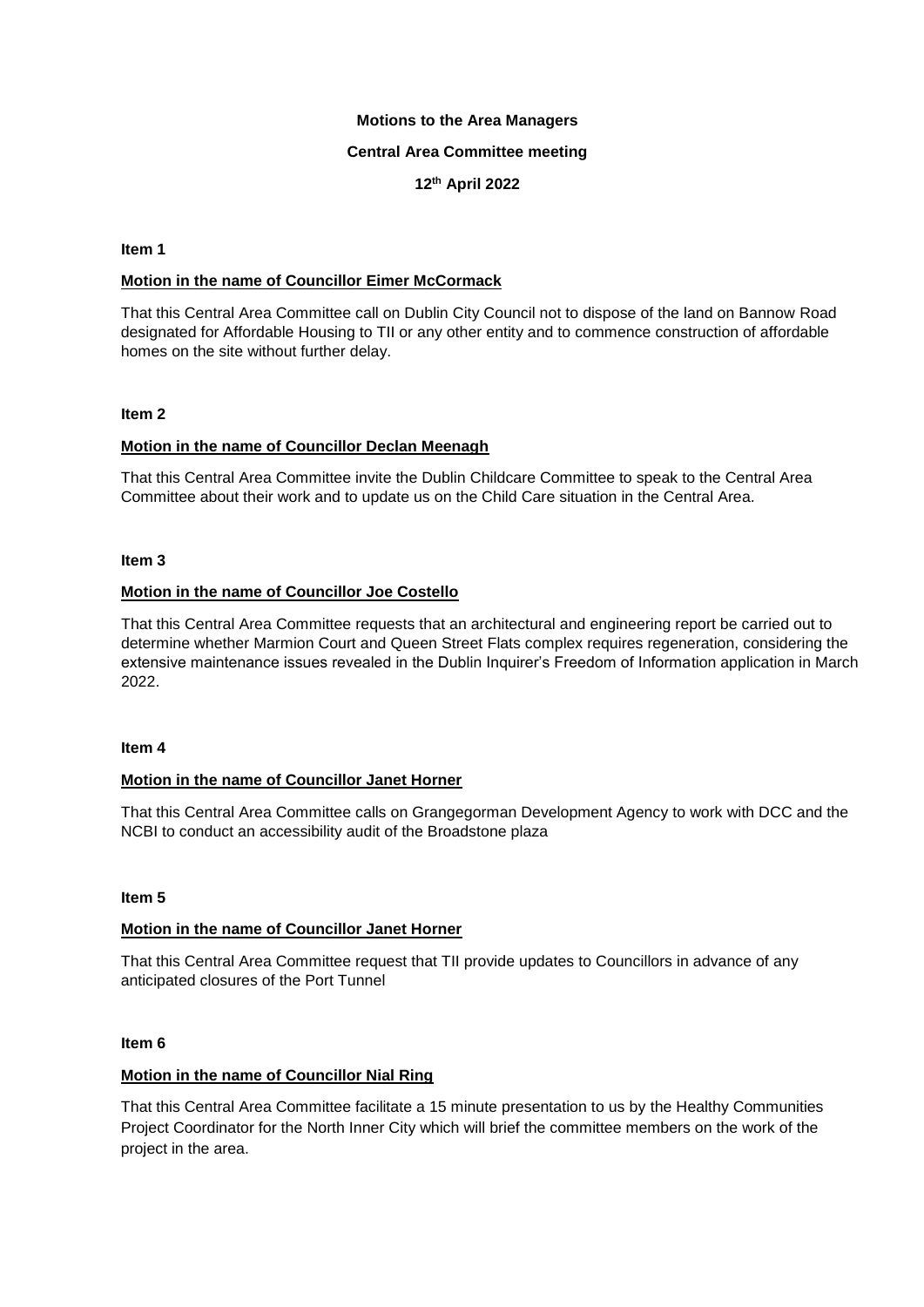### Background note:

In 2020 the Dublin City Community Co-operative received funding approval to establish the Healthy Communities Project and in January 2021 the Project Coordinator and three Community Health Workers were employed in the project. The project delivers, inter alia, Healthy Food Made Easy cooking courses , We Can Quit Stop Smoking programmes, Health Literacy awareness and training as well as other health and wellbeing work.

A significant part of the projects work is their Social Prescribing Programme which aims to link people in with activities and services in their community that supports their physical and mental health and wellbeing. As part of the Social Prescribing they continue to establish and build relationships with those who refer individuals into their programme, such as GP's, Primary Care Teams, clinical partners and local organisations.

### **Item 7**

## **Motion in the names of Councillors Nial Ring, Christy Burke and Cieran Perry**

That this Central Area Committee welcomes the announcement of the Government decision to locate a national centre for research and remembrance on site of the former Magdalene Laundry on Sean MacDermott Street, which will honour all those who were resident in mother and baby homes, industrial schools, reformatories, Magdalene laundries and related institutions.

In noting the inclusiveness of the proposed centre, this committee requests that Dublin City Council ensures that, given its ownership of the site, all stakeholders will be involved at all stages of the development through a government led consultative process, which should specifically include those particular cohorts/groups it is proposed to remember, recognise and honour within the centre.

#### **Item 8**

## **Motion in the name of Councillor Nial Ring**

That this Central Area Committee agree that any proposed social housing on the Magdelene Laundry Site will consist of senior citizen accommodation as previously agreed and that this accommodation will be primarily offered to senior citizens downsizing from larger accommodation in the area.

## **Item 9**

## **Motion in the name of Councillor Nial Ring**

That this Central Area Committee request the Area Manager to commission a report on the condition of the pitches allocated to Sheriff Youth Club with a view to them being upgraded to the minimum standard necessary to ensure a safe playing surface.

### **Item 10**

#### **Motion in the name of Councillor Cieran Perry**

That this Central Area Committee request that the Housing department provides a detailed update on the ongoing delays with the O'Devaney Gardens 56 unit development. While there may be legal issues which cannot be discussed publicly it's important that we have a plan for bringing these houses into use as soon as practically possible. The project has taken almost 4 years already and there doesn't appear to be any sign of